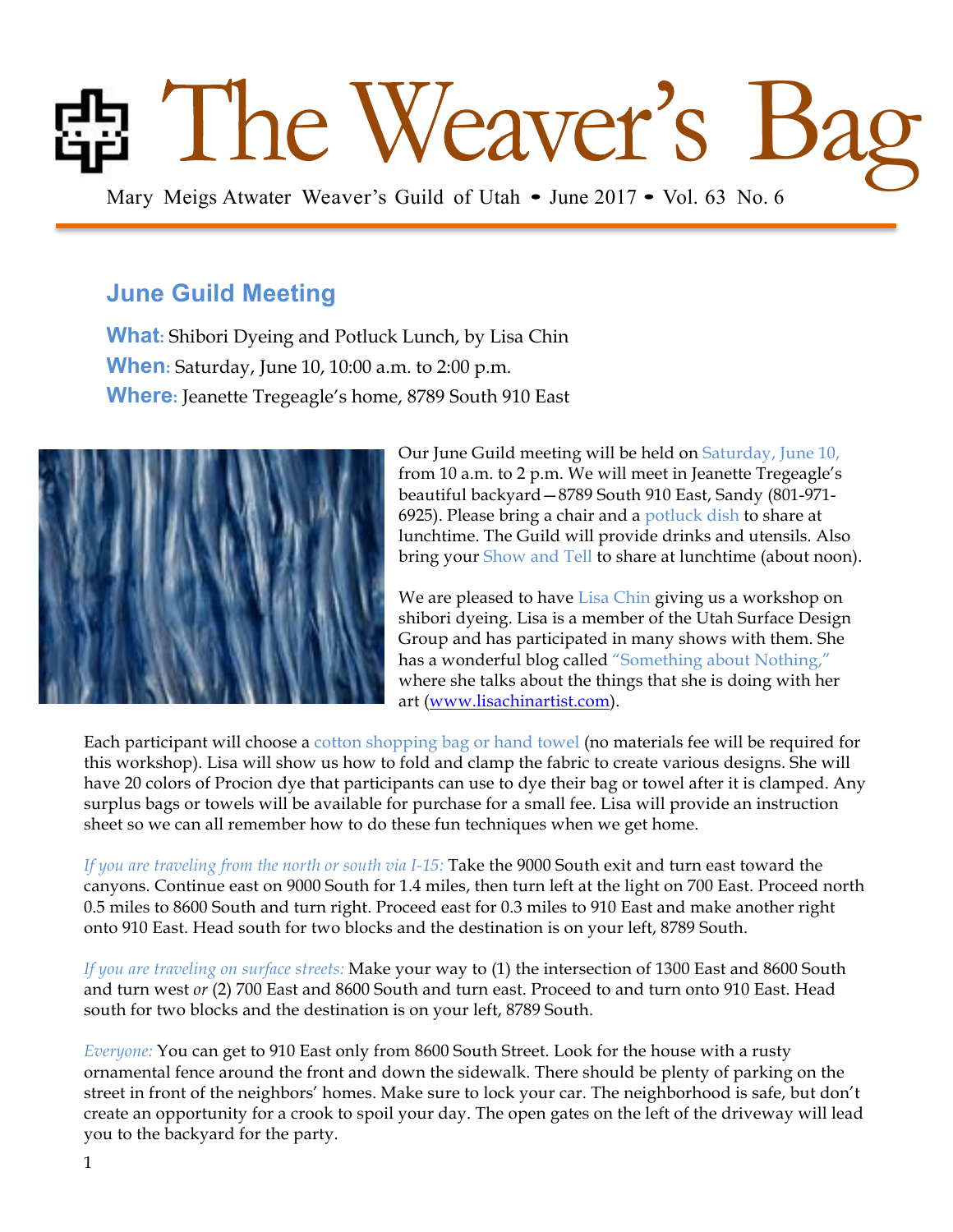# **President's Message**

I so love Show and Tell at our meetings! It always amazes and inspires me to see all of the wonderful things our members create. Truly, the "World of Fiber" is one of unlimited opportunities!! Deanna's beautiful Swedish Tapestry pillows are WONDERFUL! Juliette's handsewn baskets are so fun and colorful, and Jeanette's fine white snowflake twills are so unbelievably rich. And now she is going to try en even finer thread--60/2 isn't fine enough, so she is going to weave 120/2!!!! She blows my mind!

I will miss the June 10 meeting, but I am sure that you will have a wonderful and inspiring time doing Shibori with Lisa Chin at Jeanette's. I'll look forward to seeing your output! I would like to take this opportunity to thank Jeanette for hosting the meeting and Juliette and Deanna for organizing it. Deanna and Juliette have done a fabulous job as co-vice presidents this year! We so appreciate your efforts! I am looking forward to working with Juliette as co-VP this coming year!

Catherine Marchant has invited us all to learn about Gradient Dyeing at her home on Saturday, September 9, so be sure to mark your calendar! I took her Gradient Dyeing workshop at the Great Basin Fiber Festival last year, and it was amazing and so much fun! Wasn't it inspiring to see the beautiful pieces that Catherine has knit and woven with some of the yarns she has dyed using the gradient dyeing technique!

We were notified by the church that we can no longer rent the closet after this summer. This will mean that we will have to find new homes for the books and equipment that we have been keeping there. Sonya has generously offered to house the library in her home, but it would really help if someone else in the Guild would be willing and able to store and manage the looms that the Guild owns. All of the smaller looms will fit on the rolling shelf that we have been keeping in the closet, plus there are two Baby Wolf looms. If you can help with this, please contact Sonya ASAP.



I hope you all have a wonderful summer, and Happy Weaving! *Cheers, Mimi*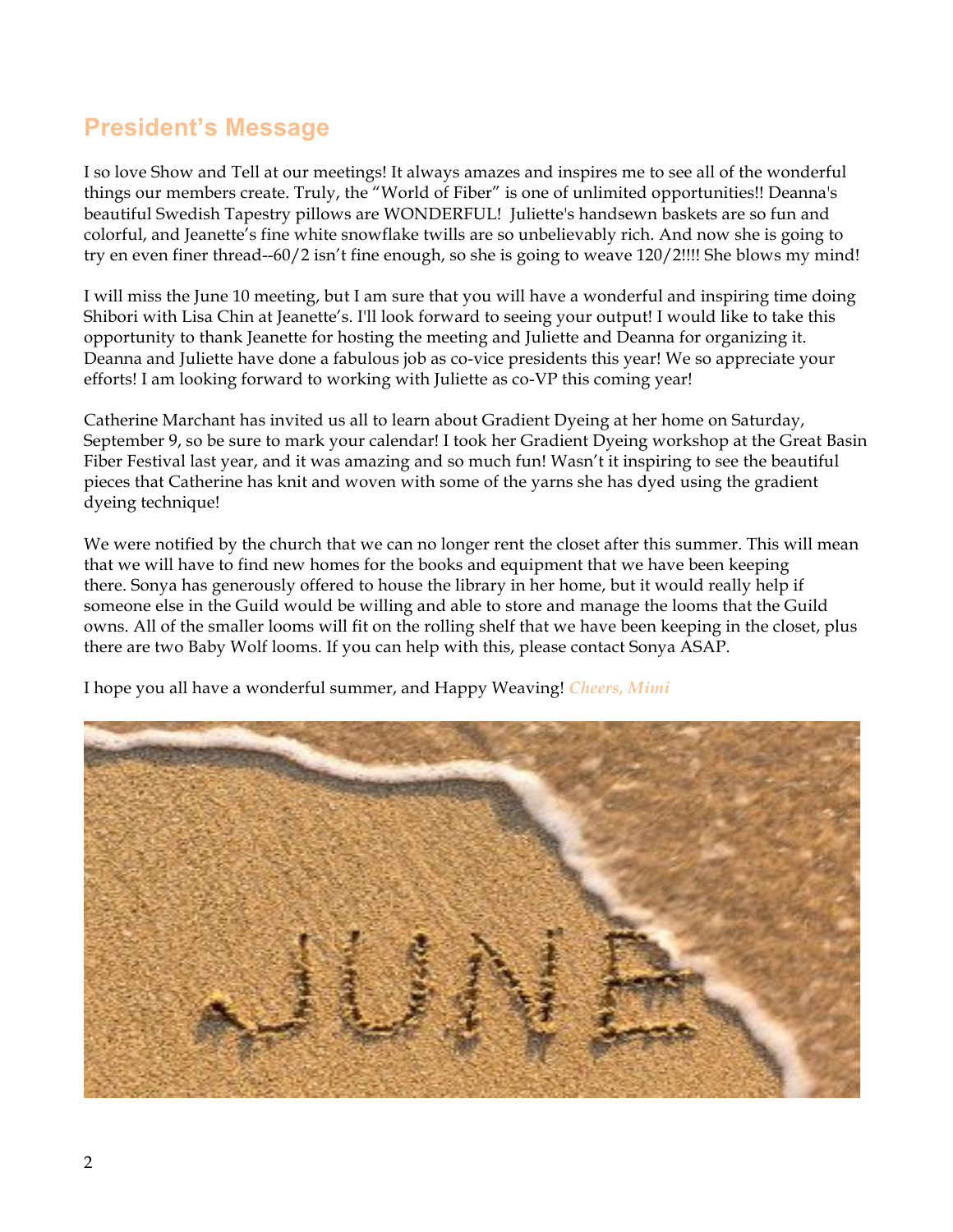# **Review of the May Guild Meeting**

### **Business**

Mimi confirmed the meeting scheduled for Saturday, June 10, as taking place at Jeanette Tregeagle's house in Sandy from 10 am to 2 pm. There will be a potluck lunch, and the Guild will provide materials for a very affordable fee. Juliette showed some of the fabric blanks that will be available to dye, such as shopping bags and dish towels.

Sign-up sheets for the October 21–22 workshop on Deflected Doubleweave, to be held at the Utah Cultural Celebration Center, were made available. Deanna Baugh can provide a choice of two color ways of Zephyr wool/silk at a very reasonable cost for the scarf project. Members can use the yarns of their choice if not buying yarn from Deanna. Those taking the workshop must decide between 4- or 8 shaft threadings.

New member Karen Caduff was welcomed.

### **Show and Tell**

Karen C: beautiful handwoven baskets made at the April meeting.

Juliette L: examples of her hand-sewn items dyed with natural and ecofriendly dyes. One of the dyes was made with water in which black beans had been soaked. She also brought baskets made by the coiling technique and sewn on her sewing machine.

Jeanette T: small bag sewn from fabric made during Sarah Jackson's workshop in March. A shawl woven some years ago in 20/2 silk. As a comparison, she showed a shawl woven from 60/2 silk in the same snowflake pattern.

Leslie S: a colorful selection of reeled silks brought for her from India.

Deanna B: pillows from the Swedish weaving workshop, each featuring a central woven square offset by a black surround and black backing.

Catherine M: a clasped weft scarf and Leno lace scarf both made on her rigid heddle loom. Knitted hats and a scarf in gradient dyed yarn of the kind to be demonstrated at the workshop she will lead in September.

Sandra S: A sample of the raw silk fabric she wove to make a tie as a thank-you gift for the person who organized studio space for the Southwest chapter of our Guild. She showed a photo of him wearing the tie.

Mimi R: A set of napkins in blue woven with a point twill threading in 5/2 perle cotton. Two small tapestry interpretations of a photo taken by Sandra S.

### **HGA Presentation**

Julie Schwartz spoke about the Handweaver's Guild of America (HGA) and her optimism regarding recent organizational changes. She drew the meeting's attention to Convergence 2018, scheduled at the Peppermill Casino in Reno, which is offering a good room rate. She mentioned volunteer opportunities, both in the planning and for the actual event. Several grants are available for attending Convergence, and Julie urged Guild members to join HGA and take advantage of the many opportunities offered. Julie went on to discuss the various educational programs HGA offers, such as the Certificate of Excellence (COE) and independent study options.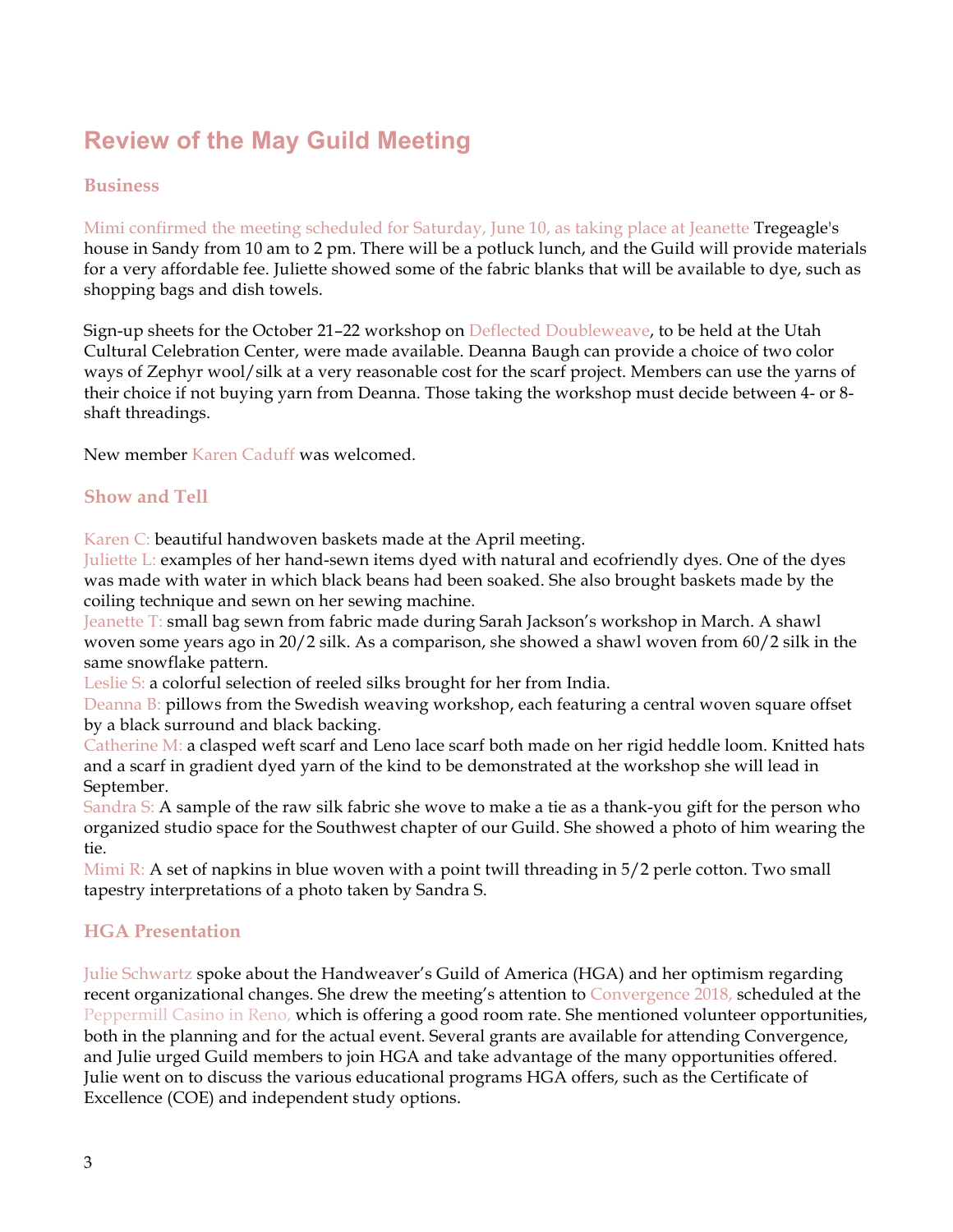## **Guild Library**

Mimi succeeded in extending the Guild's use of the Church closet for our looms and library materials through August, after which the library will find a new home with Sonya. Easily accessible storage is still required for the table looms and the two Baby Wolf looms.

### **New Board**

Mimi thanked all current Board members before calling a vote on the new Board. The proposed slate was accepted unanimously:

President: Susan Hainsworth

Vice-Presidents: Juliette Lanvers and Mimi Rodes

Secretaries: Catherine Marchant and Maureen Wilson

Treasurer: Sara Lee Neill

Grants Officers: Karen Elrod and Jeanette Tregeagle

### **Crackle Challenge Presentation**

Each participant in the Guild's Crackle Challenge presented her crackle samples and spoke briefly about color and yarn choices, challenges, lessons learned, and her general response to the crackle weave structure. A wide range of effects were achieved in the samples, a set of which can be obtained in the library. Some weavers loved crackle, while others did not feel they wanted to weave it again. Sonya received thanks for her leadership of the very successful Challenge.

### **Close**

Before closing the meeting, Mimi made a special thanks to Ping, who has so generously and competently taken care of hospitality for the past several years. *Regards, Jane*

# **Fiber Event Roundup**

Big Skye Fiber Arts Festival Hamilton, Montana June 10–12, 2017

Intermountain Weavers Conference Fort Lewis College, Durango, Colorado July 27–30 2017

Great Basin Fiber Arts Fair August 25-26 2017 Farmington Legacy Event Center *Note:* change of venue Farmington, Utah

### *Jill Dahle*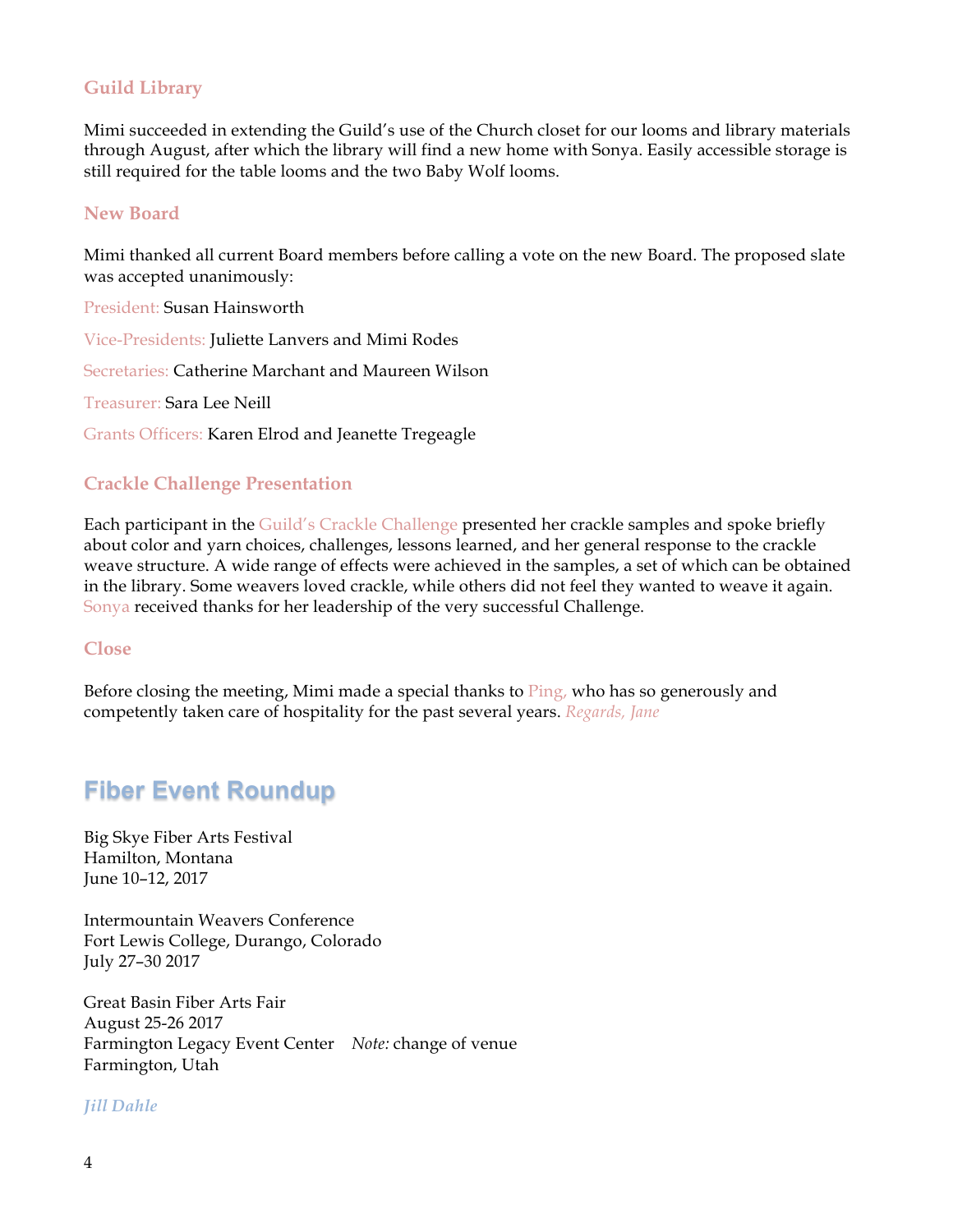# **The Shuttle-Craft Bulletins Study Group**



The next meeting of the Shuttle-Craft Study group is scheduled for **June 15, 2017.** The topic of discussion will be Household Weaving, from the December 1925 and November 1933 issues of the Shuttle-Craft Bulletins. If you are interested in joining the discussion, let Maureen Wilson know (maureenmwilson@yahoo.com). We'll meet at Susan Hainsworth's home at 7 p.m. (directions will be emailed before the meeting.)

The Shuttle-Craft Bulletins study group meets to discuss Mary Atwater's work as described in the Shuttle-Craft Bulletins. We meet every other month, at one of our homes, discuss the topic and share samples



and experiences. The meetings start with a reading from Mary Meigs Atwater's biography.

The topics, Bulletins, and meeting dates for the rest of this year are listed below:

### *Topic Bulletins Meeting Date*

Household Weaving Dec 1925, Nov 1933 June 15, 2017 Jackets and Coats Jan 1926, June 1926 August 2017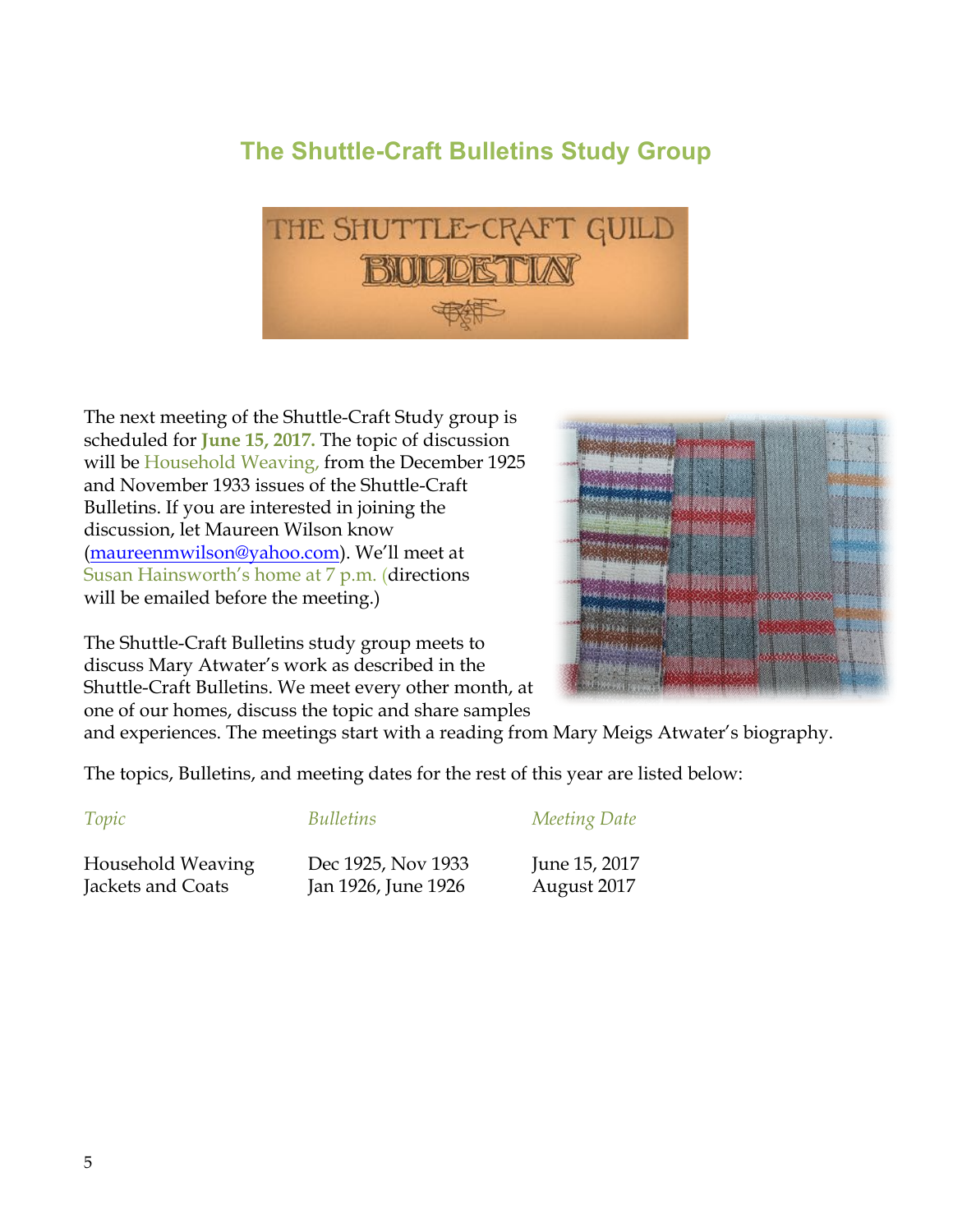# **Upcoming Deflected Double Weave Workshop**

The Guild is offering a Deflected Double Weave workshop, to be taught by Deanna Baugh, on October 20–21 at the Utah Cultural Celebration Center. In Deflected Double Weave, the warp and weft threads deflect out of their vertical and horizontal positions during finishing to form waves and circles. In this workshop you will learn about designing and weaving this structure while you weave a scarf for yourself or a gift. Both four-shaft and eight-shaft drafts will be provided to accommodate the loom you will be using.

You may choose to purchase yarn from Deanna, in which case you will have a choice of a couple of different colorways. The cost of this workshop will be approximately \$55 to \$75 (dependent on registration). The registration form is included with this newsletter. If you have questions, please call Beth Myrer (801-602-8612).

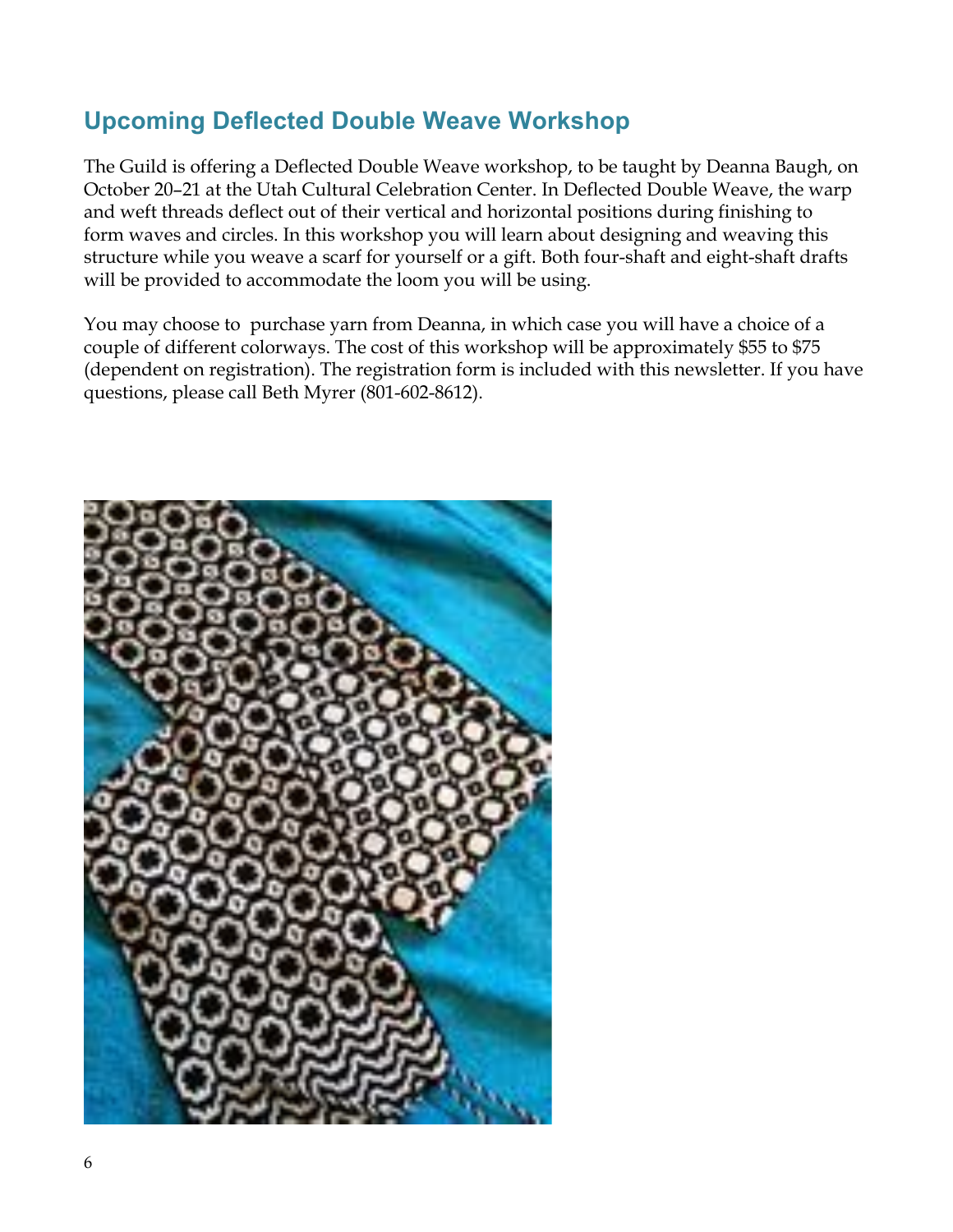# **Registration Form Deflected Double Weave Workshop**

The Guild is offering a Deflected Double Weave workshop, to be taught by Deanna Baugh, on October 20–21 at the Utah Cultural Celebration Center. In Deflected Double Weave, the warp and weft threads deflect out of their vertical and horizontal positions during finishing to form waves and circles. In this workshop you will learn about designing and weaving this structure while you weave a scarf for yourself or a gift.

Both four-shaft and eight-shaft drafts will be provided to accommodate the loom you will be using. You may choose to purchase yarn from Deanna, in which case you will have a choice of a couple of different colorways.

| Name          |  |  |
|---------------|--|--|
| Email         |  |  |
| Phone         |  |  |
| $#$ of shafts |  |  |

The total cost of the workshop will be between \$55 and \$75, depending on how many people register. Please send a check for the \$25 deposit (made out to MMAWG) with this form to Beth Myrer, 1407 West 1100 North, Provo, Utah 84604. Or bring the form and your check to a Guild meeting.

Please contact Beth Myrer with any questions (801-602-8612).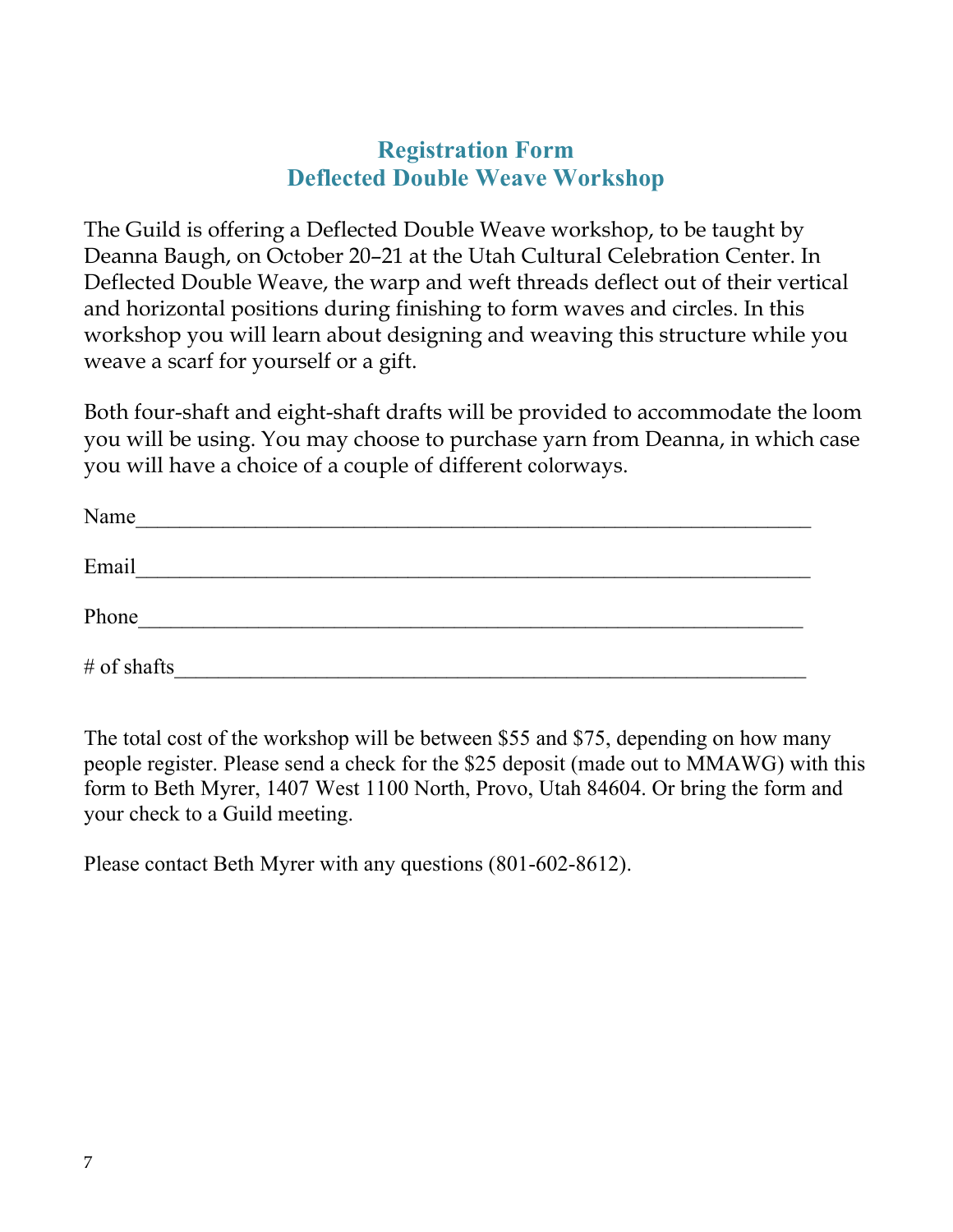# **2017–2018 Full Slate of Guild Officers**

The elected officers in the list below were voted upon by Guild members at our May Guild meeting. This list also includes many of the appointed officers who will serve the Guild.

**President:** Susan Hainsworth

**Vice-Presidents**: Juliette Lanvers and Mimi Rodes

**Secretaries:** Catherine Marchant and Maureen Wilson

**Treasurer:** Sara Lee Neill

**Grants Officers:** Karen Elrod and Jeanette Tregeagle

**Hospitality:** Ping Chang and Alicia Suazo

**Librarian and Equipment:** Sonya Campana

**Newsletter:** Susan Hainsworth, Maureen Wilson, Jane Roos, and Leslie Seiburth

**Website:** Judie Eatough

**HGA Representative:** Julie Schwartz

**IWC Representative:** Nancy Crowley

**Fiber Festival Chair:** Karen Elrod (she will have Eileen and Carol help her)

**Deanna Baugh's Deflected Double Weave Workshop:** Beth Myrer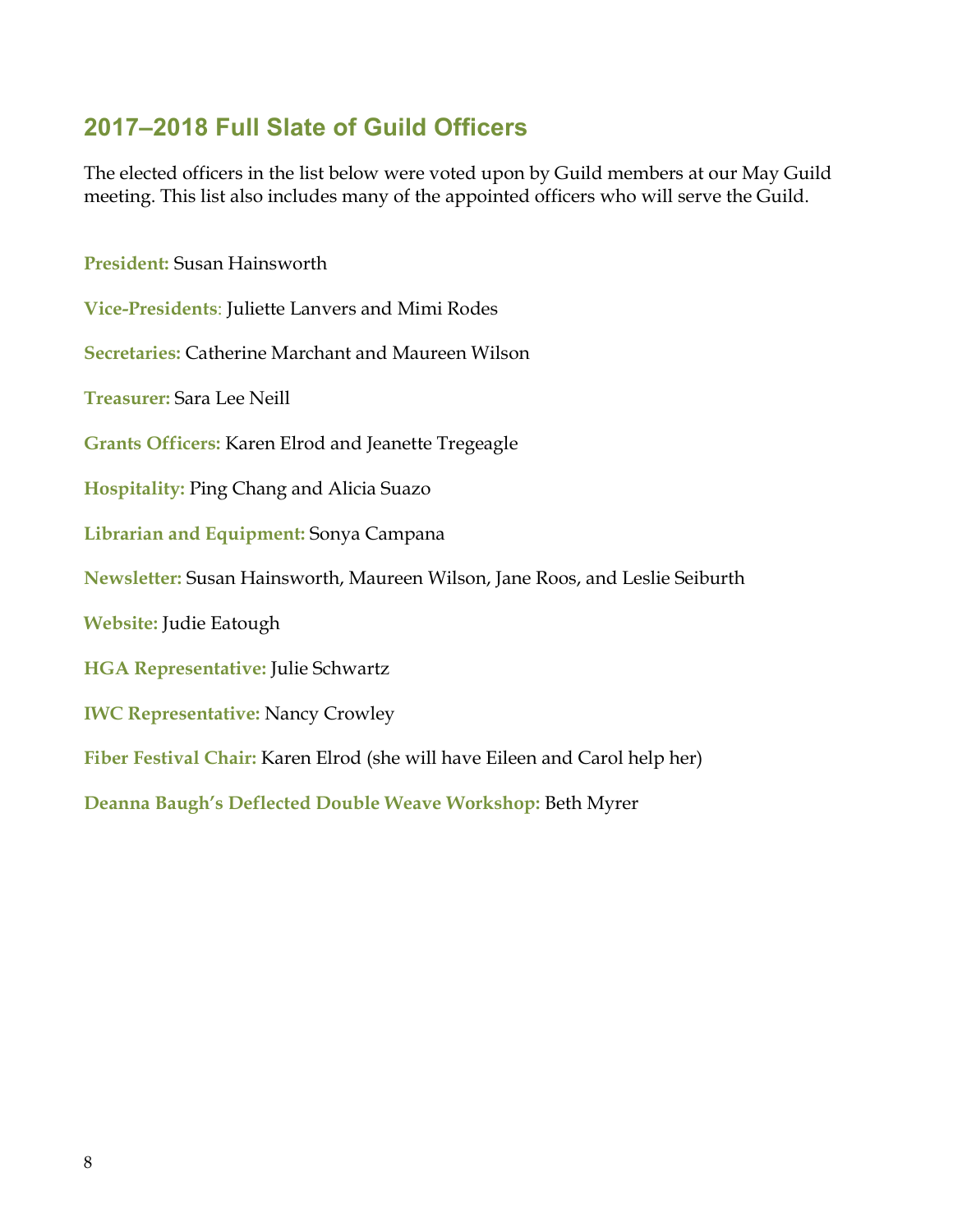# **Shuttle-Craft Bulletin: Weaving for Profit**

While last month's bulletin article dealt with weaving for pleasure, this one is on weaving for profit. To Mary Meigs Atwater, the two were so different that she wrote that one must choose "definitely" between them. The topic is taken from the January 1930 Bulletin, in which Mary describes what it takes to weave for profit. Consider the following if weaving for profit:

- $\cdot$  You must be willing to weave articles that people are willing to buy and weave them with the least possible cost in materials and time.
- $\div$  You should plan for commercializing your work; this may take a good deal of experimentation that may be costly and laborious.
- $\div$  You need to determine your cost to weave an article and to sell it, including a commission if required, and advertising.

A quantity of goods for sale would be required. Mary suggests a number on the order of 50 dozen items per week are needed and states that the Shuttle-Craft Guild membership might be able to supply such a quantity. In fact, she proposed that the Guild members join resources to weave such a quantity for sale. She recommends a list of items, to include rugs, yardage, towels, table runners, scarves, blankets, and coverlets. She instructs anyone who is willing to enter into this agreement to have looms ready to weave items to replace those that are sold, stating: "Amusements and temporary lapses of interest should not be allowed to interfere with these agreements." She considers this a serious commitment and includes a questionnaire with the Bulletin to evaluate interest.

Mary provides two options for a properly organized selling agency to handle the stock of handwoven items. This selling agency is something she places a high importance on to be a successful weaving business. Option 1 would be made up of a minimum of 20 guild members who would fund a professional salesman and supply handwoven articles worth a minimum of \$200. Sales would be made on a 10% commission basis. Mary even discusses the option of organizing as an incorporate stock company. Option 2 would be a Shuttle-Craft Guild Selling Group that would hold a number of sales during the year, to be conducted by Guild members themselves. She stresses the importance of holding the sales in a favorable location, and again the sales would be on a 10% commission basis.

The weaving drafts included were for a Summer and Winter rug and a variation. Several treadling options are included.

## *Maureen Wilson*